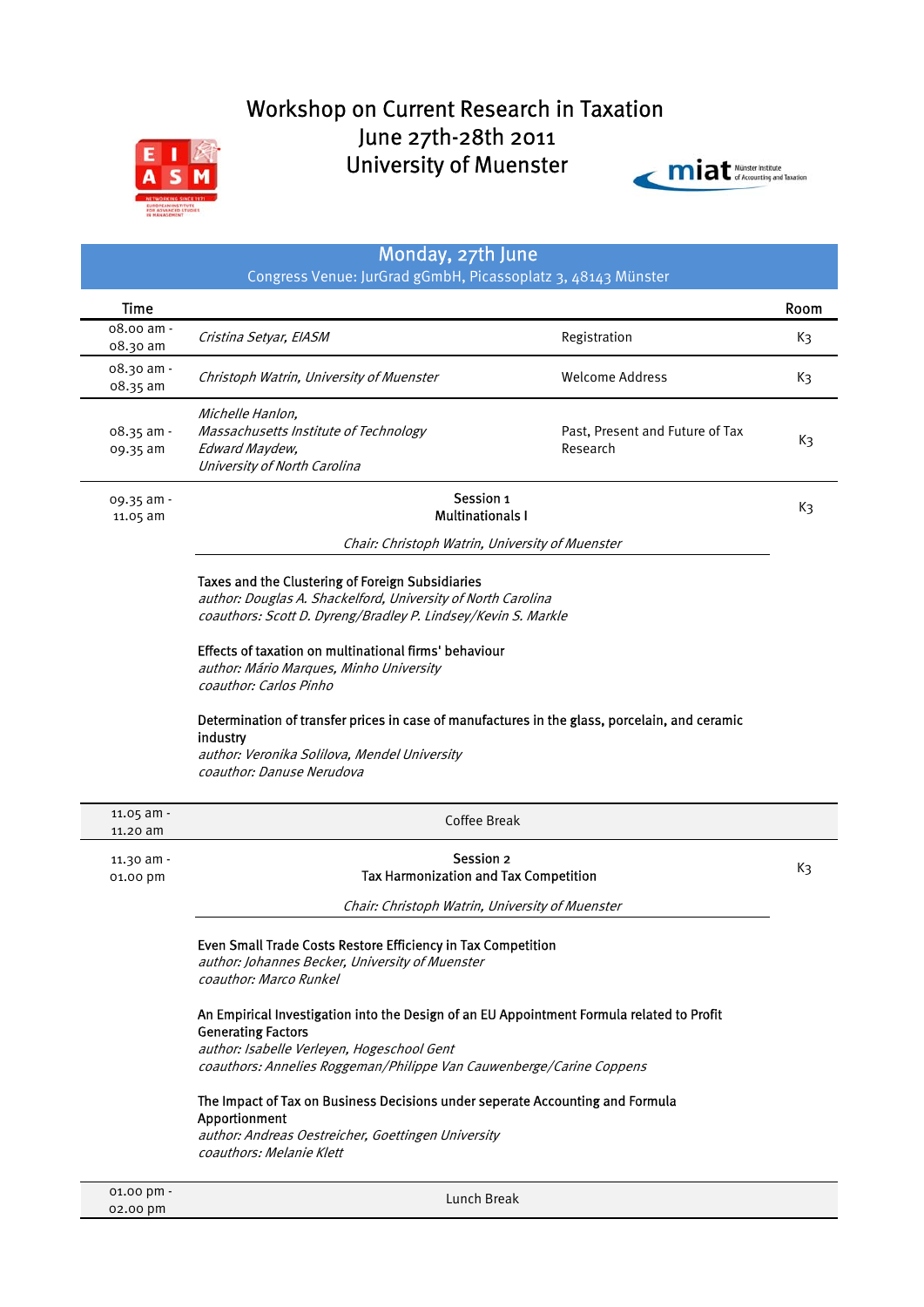# Parallel Sessions

 02.00 pm - 03.30 pm

# Session 3 Financial Accounting and Taxation I

Chair: Christiane Pott, University of Muenster

# Financial Statement disclosure of Tax Loss Carryforwards - Empirical Evidence from German DAX30 Companies

author: Vanessa Ellermeyer, University of Hannover coauthor: Jens Mueller

#### Reassessing the role of book-tax conformity

author: Igor Goncharov, WHU – Otto Beisheim Graduate School of Management coauthor: Jörg Richard Werner

#### What does the Effective Tax Rate signal to the Capital Market?

author: Frank Richter, University of Muenster coauthor: Christoph Watrin

> Session 4 Taxation of Groups

K2

 $K<sub>1</sub>$ 

Chair: Andreas Oestreicher, Goettingen University

Effects of Cross-Border Group Taxation on Holding Structures - An Empirical Investigation author: Andrea Ruth Gauper, Graz Karl-Franzens University

The Interaction between Asset Cost Settings and Capital Gains Tax under the Australian Consolidation Regime

author: Wes Hamilton-Jessop, University of Sydney

#### International Transfer Pricing: Evidence from Italy-based Companies

author: Allesandro Mura, Cagliari University coauthors: Francesco Vallascas/Clive Emmanuel

> Session 5 Taxation of Individuals

K3

Chair: Sebastian Eichfelder, University of Wuppertal

#### Tax Benefits for Individuals and Extent of their Use in Estonia

author: Velda Buldas, Tartu University coauthors: Priit Sander/Mark Kantšukov

Incentive Effects and the Income Tax Treatment of Employer-provided Workplace Benefits author: Jan Voßmerbäumer, University of Tuebingen

 03.30 pm - 04.00 pm

Coffee Break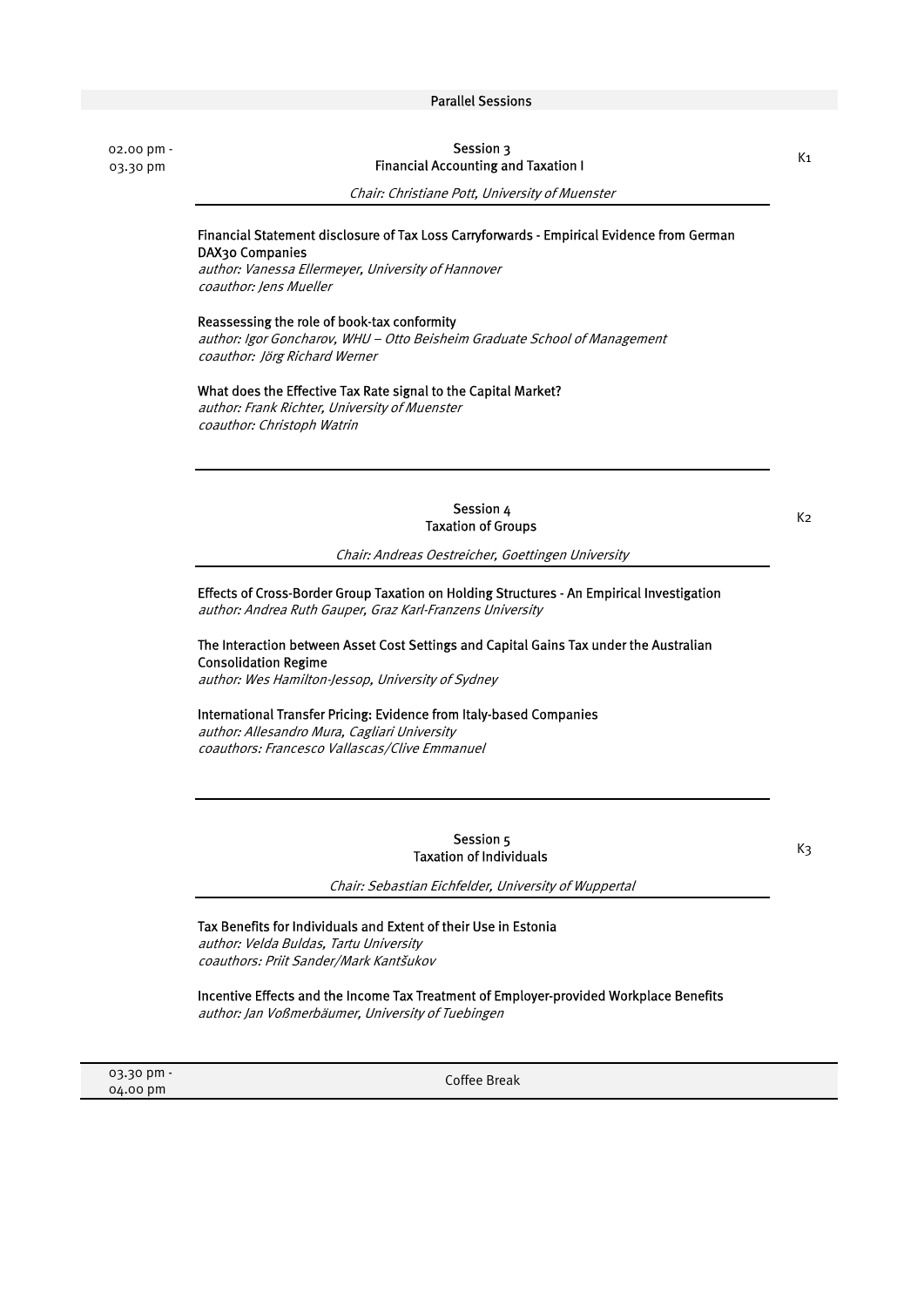04.00 pm-05.30 pm

Session 6 Book-Tax Difference and Tax Avoidance

Chair: Jens Müller, University of Hannover

#### Does tax avoidance influence a firm's cash policy? Book-tax conformity, political costs and cash holdings

author: Petya Platikanova, Esade Business School

#### The Influence of Tax on Consolidated Statements

author: Martin Thomsen, University of Muenster coauthors: Nadine Ebert/Christoph Watrin

#### Analysis of the implicit taxes related to executive tax effects

author: Kathleen Adries, Lessius Antwerp coauthors: Martine Cools/Alexandra van den Abbeele/Steve Van Uytbergen

> Session 7 Multinationals II

 $K<sub>2</sub>$ 

Chair: Reinald Koch, Goettingen University

#### An Assessment of the Mauritian tax strategy using corporate tax and tariff as fiscal tools to enhance FDI

author: Kumari Judoo, Oxford Brookes University

# Investments Allocation Tax Factors

author: Lukas Moravec, Czech University of Life Sciences Prague coauthor: Danuse Nerudova

#### Corporate Taxation Impact on Manufacturing Foreign Direct Investments - Empirical Evidence

author: Svetlana Raudonen, Tallinn University of Technology

Session 8 Corporate Finance

K3

Chair: Martin Ruf, University of Mannheim

#### Tax Capitalization and Lock-in Effect in the Valuation of Corporations - A Formal Analysis of the German Tax System

author: Christoph Engelhard, Ilmenau Technical University coauthor: Gernot Brähler

#### Capital Structure Choice and Company Taxation: A Meta-Study

author: Jost H. Heckemeyer, ZEW - Center for European Economic Research coauthor: Lars P. Feld/Michael Overesch

Does tax legislation dominate dividend distribution in small firms? - Finnish evidence

author: Pasi Syrjä, Lapoenranta University of Technology coauthor: Helena Sjögrén/Kaisu Puumalainen

| $06.15 \text{ pm}$<br>07.30 pm | Guided City Tour (included in the fee) |
|--------------------------------|----------------------------------------|
| 07.30 pm-<br>open end          | Dinner (not included in the fee)       |

#### Parallel Sessions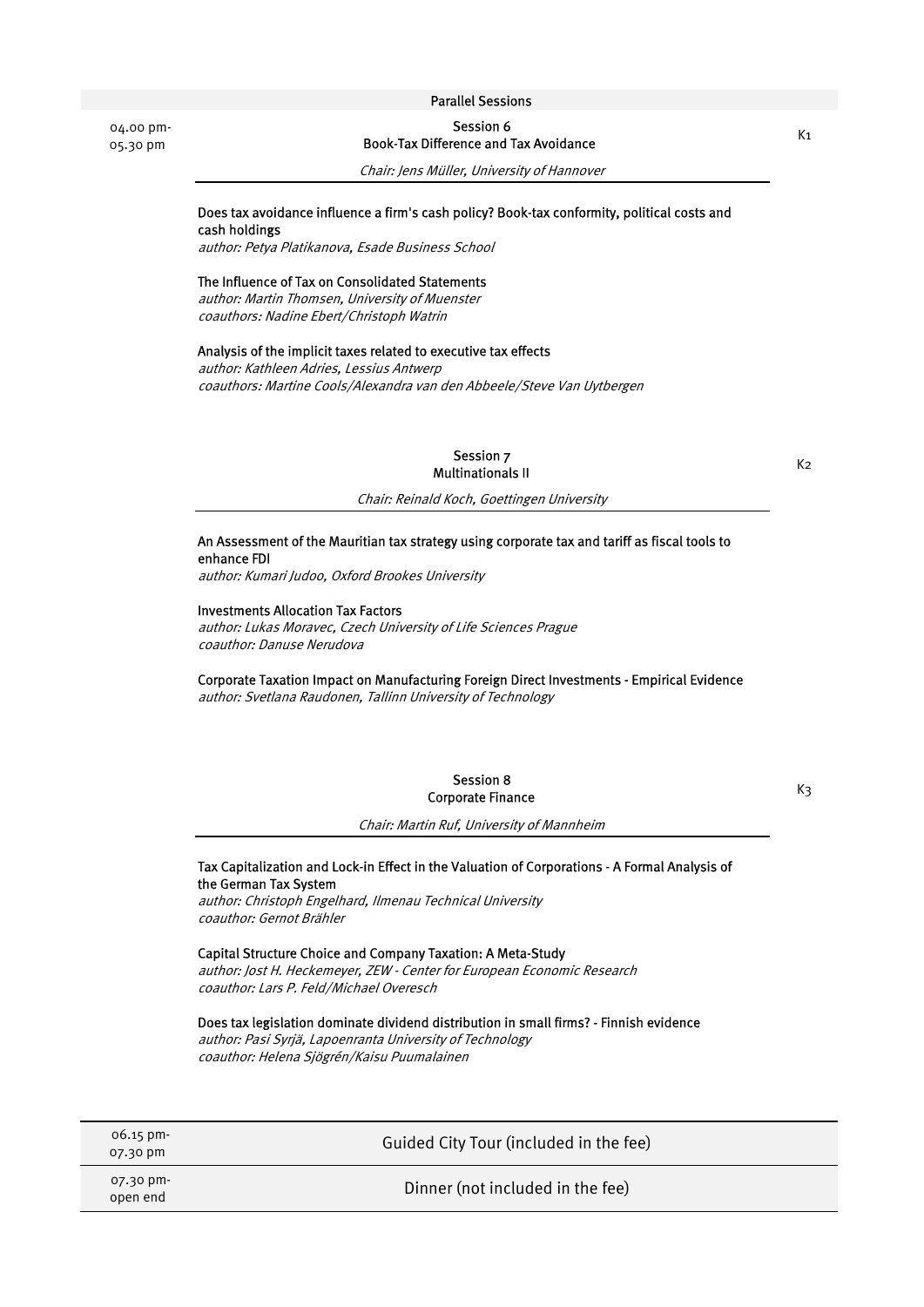# Tuesday, 28th June

#### Congress Venue: JurGrad gGmbH, Picassoplatz 3, 48143 Münster

| Time       |                                                                                                 |                             | Room |
|------------|-------------------------------------------------------------------------------------------------|-----------------------------|------|
|            | Michelle Hanlon,                                                                                |                             |      |
| 08.30 am - | Massachusetts Institute of Technology                                                           | Recent Papers and Issues in | Kз   |
| 09.30 am   | Edward Maydew,<br>University of North Carolina                                                  | Publishing Tax Research     |      |
|            |                                                                                                 |                             |      |
| 09.30 am - | Session 9                                                                                       |                             | K3   |
| 11.00 am   | <b>Capital Markets and Taxation</b>                                                             |                             |      |
|            | Chair: Eva Eberhartinger, University of Economics and Business, Vienna                          |                             |      |
|            | On the Relation of Deferred Taxes and Actual Tax Cash Flow                                      |                             |      |
|            | author: Astrid K. Chludek, University of Cologne                                                |                             |      |
|            | The value relevance of the effective cash tax rate                                              |                             |      |
|            | author: Ewout Naarding, Nyenrode University                                                     |                             |      |
|            | The ability of equity markets to interpret tax legislation and assess its effects on individual |                             |      |
|            | companies<br>author: Kevin Holland, Southampton University School of Management                 |                             |      |
|            |                                                                                                 |                             |      |
| 11.00 am - | Coffee Break                                                                                    |                             |      |
| 11.30 am   |                                                                                                 |                             |      |
| 11.30 am - | Session 10                                                                                      |                             | K3   |
| 01.00 pm   | <b>Financial Accounting and Taxation II</b>                                                     |                             |      |
|            | Chair: Eva Eberhartinger, University of Economics and Business, Vienna                          |                             |      |
|            | <b>Accrual Accounting and Tax Revenues</b>                                                      |                             |      |
|            | author: Igor Goncharov, WHU - Otto Beisheim Graduate School of Management                       |                             |      |
|            | coauthor: Martin Jacob                                                                          |                             |      |
|            | Book tax conformity: Does IFRS matter? - The French case                                        |                             |      |
|            | author: Pierre Vallier, Berne University of Applied Sciences                                    |                             |      |
|            | The Impact of a Group's Accounting Environment on Earnings Management in IFRS                   |                             |      |
|            | <b>Consolidated Statements</b><br>author: Nadine Ebert, University of Muenster                  |                             |      |
|            | coauthors: Christiane Pott/Christoph Watrin                                                     |                             |      |
|            |                                                                                                 |                             |      |
| 01.00 pm - | Lunch Break                                                                                     |                             |      |
|            |                                                                                                 |                             |      |

02.00 pm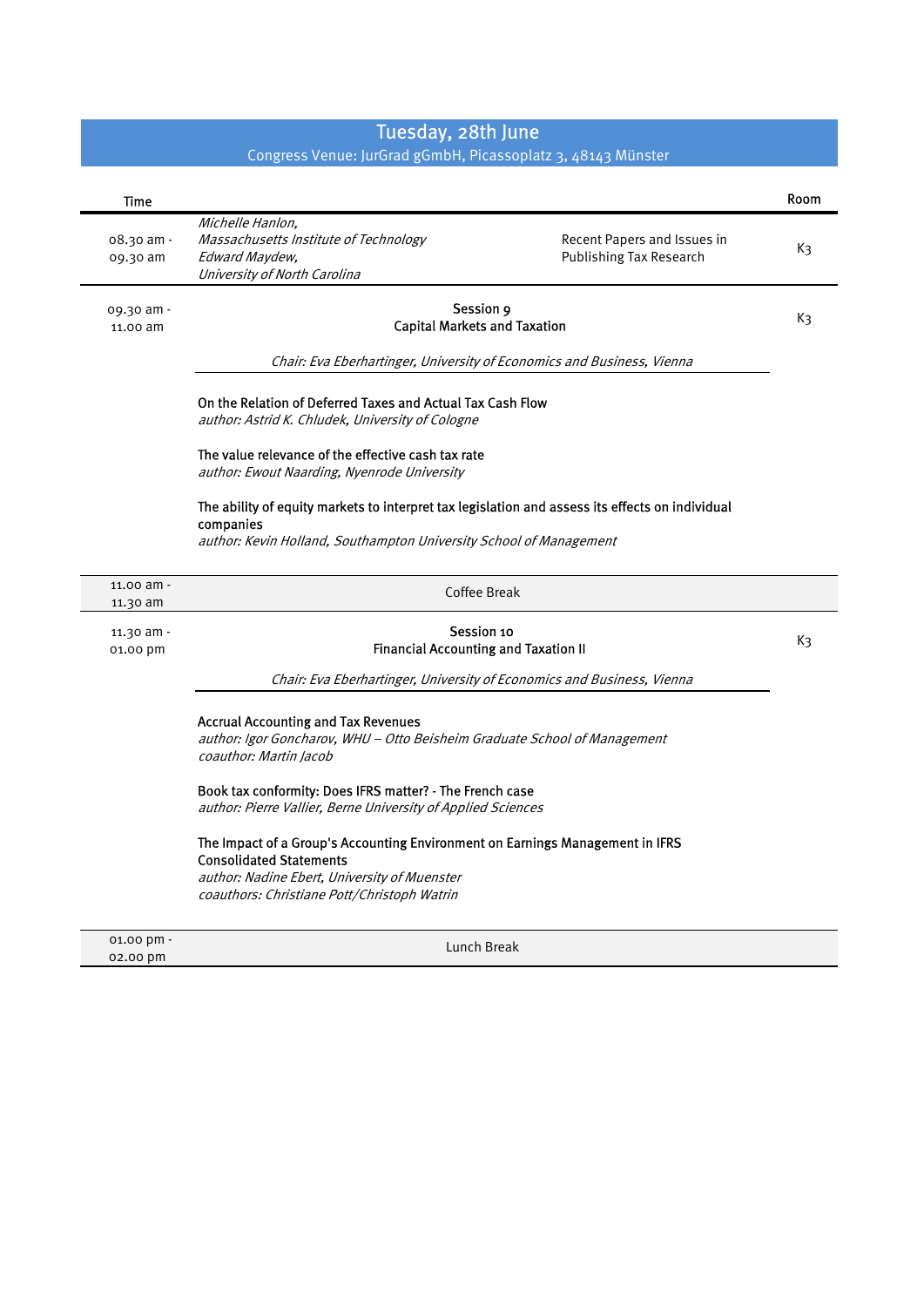Session 11 M & A

Chair: Johannes Becker, University of Muenster

# Property and Tax Transfer Capitalization - (No) Evidence from Germany

author: Katrin Haußmann, University of Giessen coauthors: Michael Wehrheim/Andreas Schweinberger/Gernot Brähler

#### Mergers and Acquisitions: Are Taxes Relevant?

 02.00 pm - 03.30 pm

> author: Christina Elschner, University of Mannheim coauthor: Martin Ruf

#### Optimal Income Taxation of International Mergers and Acquisitions

author: Martin Ruf, University of Mannheim

#### Session 12<br>Fax Beforme Tax Reforms

#### Chair: Astrid Chludek, University of Cologne

On the accuracy of simulated marginal tax rates

author: Reinald Koch, Goettingen University

#### Investors' reactions to tax reforms

author: Jens Mueller, University of Hannover coauthor: Dennis Voeller

#### Possible Consequences of Reforming the Provisions governing Inter-period Loss-offset with respect to Tax Bill and Tax Budget

author: Dorothea Vorndamme, Goettingen University coauthors: Reinald Koch/Andreas Oestreicher

> Session 13 Tax Compliance

K3

Chair: Eva Eberhartinger, University of Economics and Business, Vienna

#### The demand for tax preparation services - Empirical evidence from Germany

author: Sebastian Eichfelder, University of Wuppertal coauthor: Frank Hechtner

The Effects of Advice, Complexity, and Time Pressure on Tax Planning Judgements author: Odette Pinto, Macewan University

# Implementation of XBRL in the EU could be mobilized by tax accounting

author: Joop Witjes, University of Leiden coauthors: D.H. van Offeren/T.L.M. Verdoes